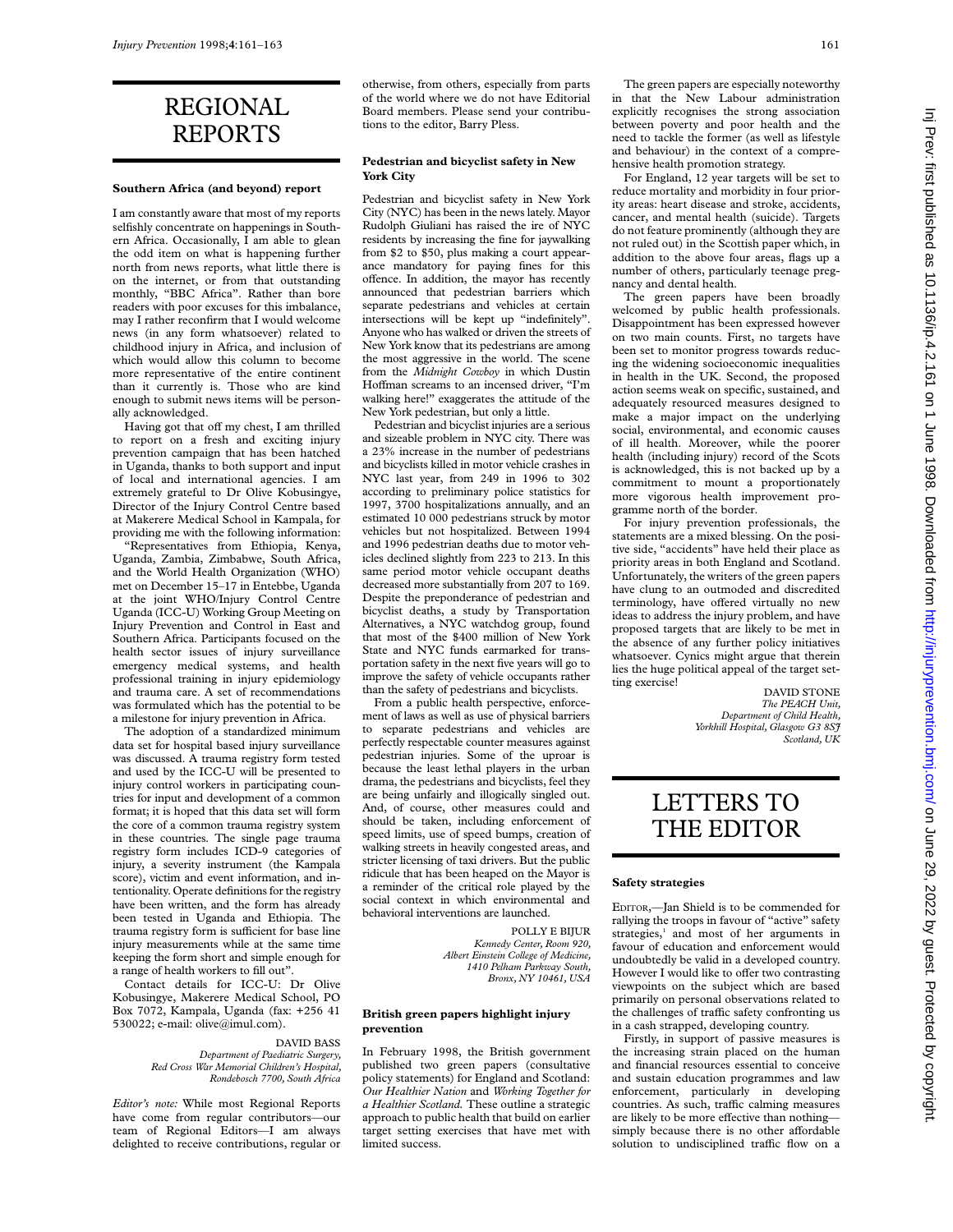particular thoroughfare. Twelve months ago, the community in which which I live opted for a system of restricted entry through the suburb to reduce to number of "rat runners" speeding along a particular route during the early morning. At the time the system was put in place, law enforcement of the system was sufficiently regular to be taken for granted, and to ensure an  $86\%$  reduction in traffic flow. Then, three months ago, the traffic department underwent severe rationalisation, and overtime for all officers was abolished. Now there is no enforcement of the restricted entry system and the "rat runners" are back in force. In retrospect, a passive measure such as closure of the main access road would obviously have been the better choice. In South Africa, where formal education is limping along on a shoestring budget, and law enforcement (for a multitude of reasons) is virtually non-existent in some areas, the option of passive safety measures must be placed high on any agenda—certainly where traffic safety is concerned.

Against what I have argued above is a word of caution. Just as active measures may fail, so may the too hasty adoption and construction of a passive device which is inappropriate for the identified purpose. Possibly because environmental modification may be the quickest and cheapest solution to an injury hazard—a form of instant gratification—the device too hastily chosen may fail dismally to counter that hazard simply because of a lack of adequate research into the hazard itself, or failure to consult expert opinion before firing up the cement mixer. Again, in South Africa, I notice a growing trend for traffic calming measures to be demanded by community groups, often in response to a spate of casualties in a residential area, or because a particular intersection has been identified as a "black spot". Lay people may go one step further and put pressure on a municipality to construct a specific kind of device, speed humps being particularly popular, although by no means a panacea where the hazard may be compounded by a complexity of factors of which vehicle speed is only one. Also, piecemeal engineering may simply divert a hazard elsewhere so that it becomes the problem of a neighbouring suburb instead.

The most effective passive strategies may simply require forward planning rather than hoping vainly that a "finger in the dyke" approach will plug the gaps later on. Resorting to an ad hoc solution reflects that town planners eschewed safety considerations from the outset and the attitude that condones such blinkered thinking must be discouraged.

There is currently a backlog of over two million subsidised houses in South Africa. These can be constructed either according to an inexpensive generic plan which creates lots of accommodation, and many attendant hazards, or by careful planning that can ensure that safety features are built into the scheme as a whole, for example sufficient recreational space and play areas, shorter streets, restricted access for through traffic, etc. In that effective, enduring passive safety measures do indeed require foresight, research, and careful consideration, these should not be either resorted to, or denigrated as a "cop out", or even worse, as a quick fix.

#### DAVID BASS

*Department of Paediatric Surgery, Red Cross War Memorial Children's Hospital, Rondebosch 7700, South Africa (e-mail: DAVEB@redxch.wcape.gov.za)*

1. Shield J. Have we become so accustomed to being passive that we've forgotten how to be active? *Inj Prev* 1997;**3**:243–4.

### **Challenge of drowning prevention in low and middle income countries**

EDITOR,—We read the editorial on "The challenge of drowning prevention" with great interest.<sup>1</sup> There is no doubt that drowning is a major but under recognised cause of premature loss of life and disability. This has been borne out by the Global Burden of Disease Study which highlights the scale of the problem, by region and by age and sex characteristics.2 It is worth examining their findings further.

At a worldwide level, Murray and Lopez estimated that drowning was responsible for about half a million deaths in 1990 and ranked 20th as a leading single cause of mortality, after road traffic accidents (9th), self inflicted injuries (12th), and violence (17th) as the other injury related causes.<sup>3</sup> Mortality rates from drowning were highest for children under 5 in China, followed by countries belonging to the "other Asia and islands" region, and sub-Saharan Africa, with the lowest rates in the "established market economies" (EME).\* In this age group, the mortality rate ratio between China and the EME was 13:1 in boys and 22:1 in girls.

The large degree of variation between the different regions in the study must belie an even greater variation, both between and within countries, given the different geography and populations. There is great diversity in the circumstances in which drowning occurs in these different areas. Whereas swimming pools, sailing, and water sports may be priority areas in the EME, in low income countries attention must need to be paid to drowning in streams, wells, dams, cisterns, and while fishing.1 4 Clearly there are a huge range of different environmental and behavioural circumstances. The obvious intervention to keep the child who cannot swim away from water must have a different interpretation in the different regions. Although swimming pools could be fenced in EME countries, the fencing of waterways would be impractical in countries where this runs into thousands of kilometres. This is not to say that there are no common approaches. As the editorial rightly points out, education about the risks, closer supervision, and training in resuscitation are important first steps which could be applied globally. Researchers also need to study the circumstances under which drowning occurs and the first aid and health care response, within countries and cross nationally. Data on good practice need to be collated so that appropriate interventions which are transferable to other low and middle income countries can be easily identified. Whatever the intervention there is an urgent need to get drowning higher on the agenda for policy makers and researchers.

\*The Global Burden of Disease Study used the eight global regions identified by the World Bank for the World Development Report 1993 with similar levels of socioeconomic development, epidemiological homogeneity, and geographical contiguity: the EME, former socialist economies of Europe, India, China, other Asia and islands, sub-Saharan Africa, Latin America and the Caribbean, and the Middle East crescent (which includes North Africa, the Middle East, Pakistan, and the Central Asian republics of the former Soviet Union).

DINESH SETHI ANTHONY ZWI *Health Policy Unit, London School of Hygiene and Tropical Medicine, Keppel Street, London WC1E 7HT, UK*

- 1 Pless IB. The challenge of drowning prevention [Editorial]. *Inj Prev* 1997;**3**:237–9.
- 2 Murray CJL, Lopez AD. *Global health statistics: a compendium of incidence, prevalence, and mortality estimates for over 200 conditions*. Volume II. Cambridge: Harvard University Press, 1996.
- 3 Murray CJL, Lopez AD. Mortality by cause for the eight regions of the world: Global Burden of Disease Study. *Lancet* 1997;**349**:1269–76.
- 4 Celis A. Home drowning among preschool age Mexican children. *Inj Prev* 1997;**3**:252–6.

#### **Injuries in less industrialised countries**

EDITOR,—I read with interest the report by Mohan published in December.<sup>1</sup> I agree that "Priorities for injury control have to be based on intelligent assessments of official statistics...". This is what prompted me to call attention to the improper use of the word "rate" as presented in the second paragraph, where the author writes "....the rate in India (8.6) is...." in reference to table 1 "Distribution of deaths as a percentage of regional total".

Rates and proportions (expressed as percentages) are different. A rate is the ratio of two different quantities (generally symbolised by the equation a/b) while a proportion is the result of dividing two quantities where the numerator forms part of the denominator (symbolised by the equation  $a/(a + b)$ ). A proportion multiplied by 100 is a percentage.

Rates and proportions are not synonyms. It seems the author meant to say "percentage" and not "rate". This mistake could confuse those beginning in the field of epidemiology, prompting them to think that "percentage" and "rate" are synonymous: they are not.

> ALFREDO CELIS *Public Health Department, CUCS, University of Guadalajara, Sierra Mojada #950, Colonia Independencia, Centro Midico, 44242, Guadalajara, Jalisco, Mexico*

1 Mohan D. Injuries in less industrialised countries: what do we know? *Inj Prev* 1997;**3**:241–2.

## BOOK REVIEW

**Target Risk: Dealing with the Danger of Death, Disease and Damage in Everyday Decisions.** By Gerald J S Wilde. (Pp 234.) Toronto: PDE Publications, 1994. ISBN 0-9699-12404.

In *Target Risk*, Professor Gerald Wilde of Queen's University in Ontario, Canada assembles an impressive body of theory and evidence to support a provocative conclusion: the only effective strategy for achieving substantial and durable reductions in the rate of injury in a population is to increase people's desire to be safe and healthy. Traditional measures of injury prevention engineering, education, and enforcement are doomed to failure because they do not alter the "target levels of risk" that govern risk taking behaviors. The process of "risk homeostasis" will ultimately undermine all nonmotivational countermeasures, since people will alter behaviors to achieve an equilibrium between the overall amount of risk they perceive and their overall desired level of risk. The key to success, Wilde argues, is "expectationism": promoting people's interest in their future wellbeing in order to motivate adoption of smaller risk targets.